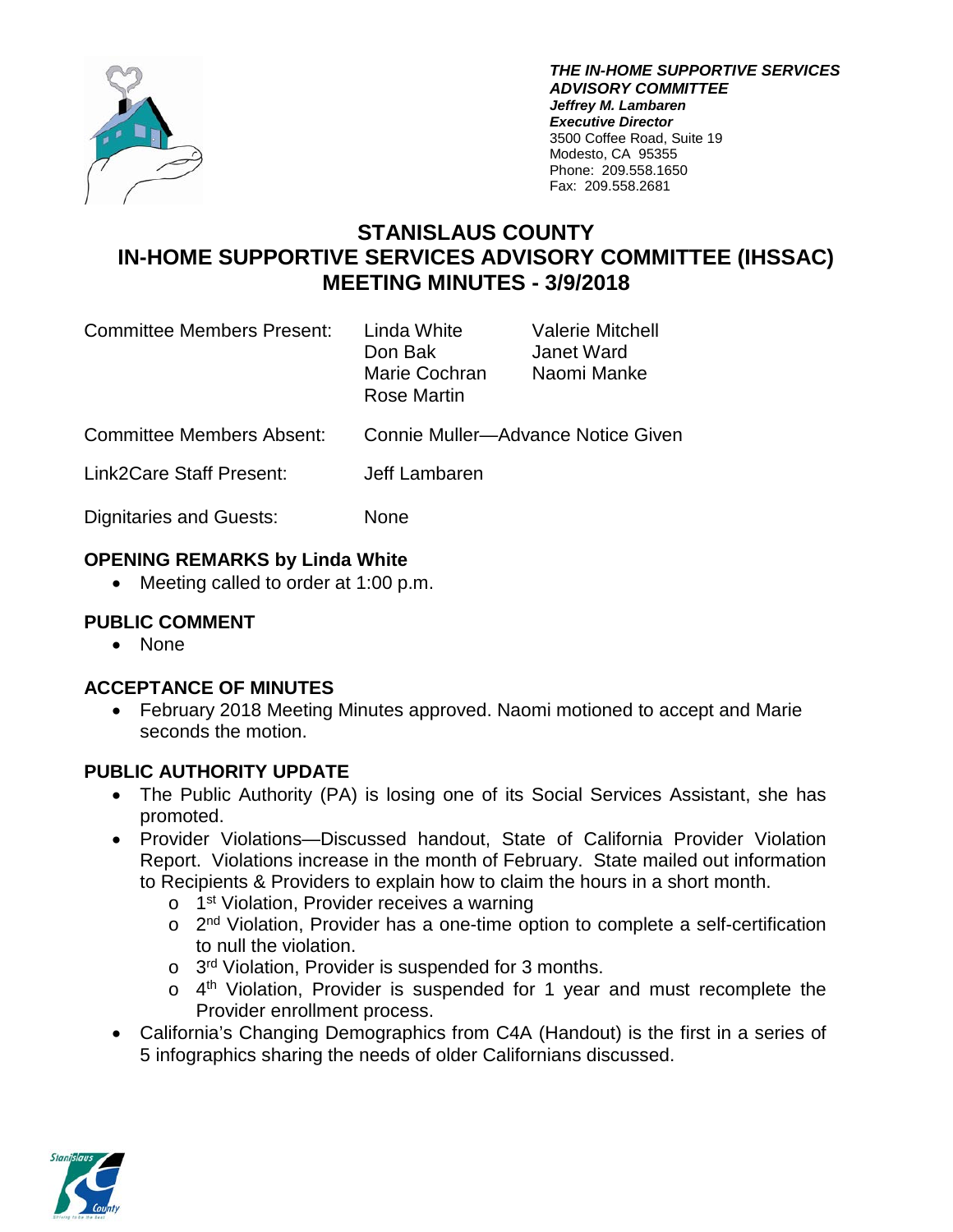### **BUDGET UPDATE**

• Focus for coming budget year—working on getting Administrative Funding restored for the Public Authority. Next major check-in will be the Governor's May Revise Budget.

# **LEGISLATIVE UPDATE**

- o *AB237 (Gonzalez-Fletcher)—*Converts the pay periods from twice per month every 2 weeks (bi-monthly), 26 pay periods in the year. State continues to say that this option is too costly. Assembly bill is with the Senate right now.
- o *AB2329 (Obernolte)—*Similar to AB 237. This bill would align pay periods to be bimonthly, 26 pay periods in the year.
- o **AB2872 (Carrillo)**—This bill would require the California Department of Social Services (CDSS) to designate the hours, per county, to compensate providers of IHSS for educating other providers, using peer-to-peer training.
- o **AB3200 (Kalra)-** This bill would increase SSI/SSP benefit payment and would reinstate the Cost of Living Adjustment as of January 1, 2019. Raise based on cost of living.
- o **SB 1040 (Dodd)—**This bill came out of last year's tragic flooding and fires. Would expand the definition of "supportive services" to include all needs and services required during a natural disaster resulting in a declared state of emergency, and authorize, under those same circumstances, as county to allocate additional hours of supportive services. Counties could allocate addition hours for affected Recipients and expedite replacement of Provider warrants that could not be delivered or retrieved. Counties could expedite the replacement warrant process. Current warrant replacement process is typically 6 weeks, but depending on circumstances could take 6-9 months or longer. IP could be from a neighboring county.
- o **21st Century Cure's Act**—(Handout Electronic Visit Verification Frequently Asked Questions)—States have until January 2019 to comply with the new Federal requirements, failure to comply will cause financial penalties imposed upon the State. The handout address some of the Recipient's concerns about them not being fully engaged; concerns about being home bound, about the potential use of GPS, real time check-in /out and the level of detail about the Recipient's condition that would be required to be reported. The State has issued a Request for Information (RFI) from different vendors to see how they would implement EVV.

# **IHSSAC WEBSITE UPDATE**

- IHSSAC website is currently down and the reason is not exactly known. Information has been moved around or removed. Public Authority website is working but contains incorrect information. Jeff is working with IT staff to get the issue resolved.
- Jeff has Naomi's data and Don is working to get his information to Jeff.

# **OFF-SITE MEETINGS**

• Don mentioned that Supervisor DeMartini has a facility for a potential off-site meeting. Discussion ensued about the pros and cons for an off-site meeting location. Discussion included the need for adequate notification public attendees, adequate ADA accessibility needs. Consideration will be made when more information is provided. The Committee has authorized the Chair to explore potential locations for a future off-site meeting.